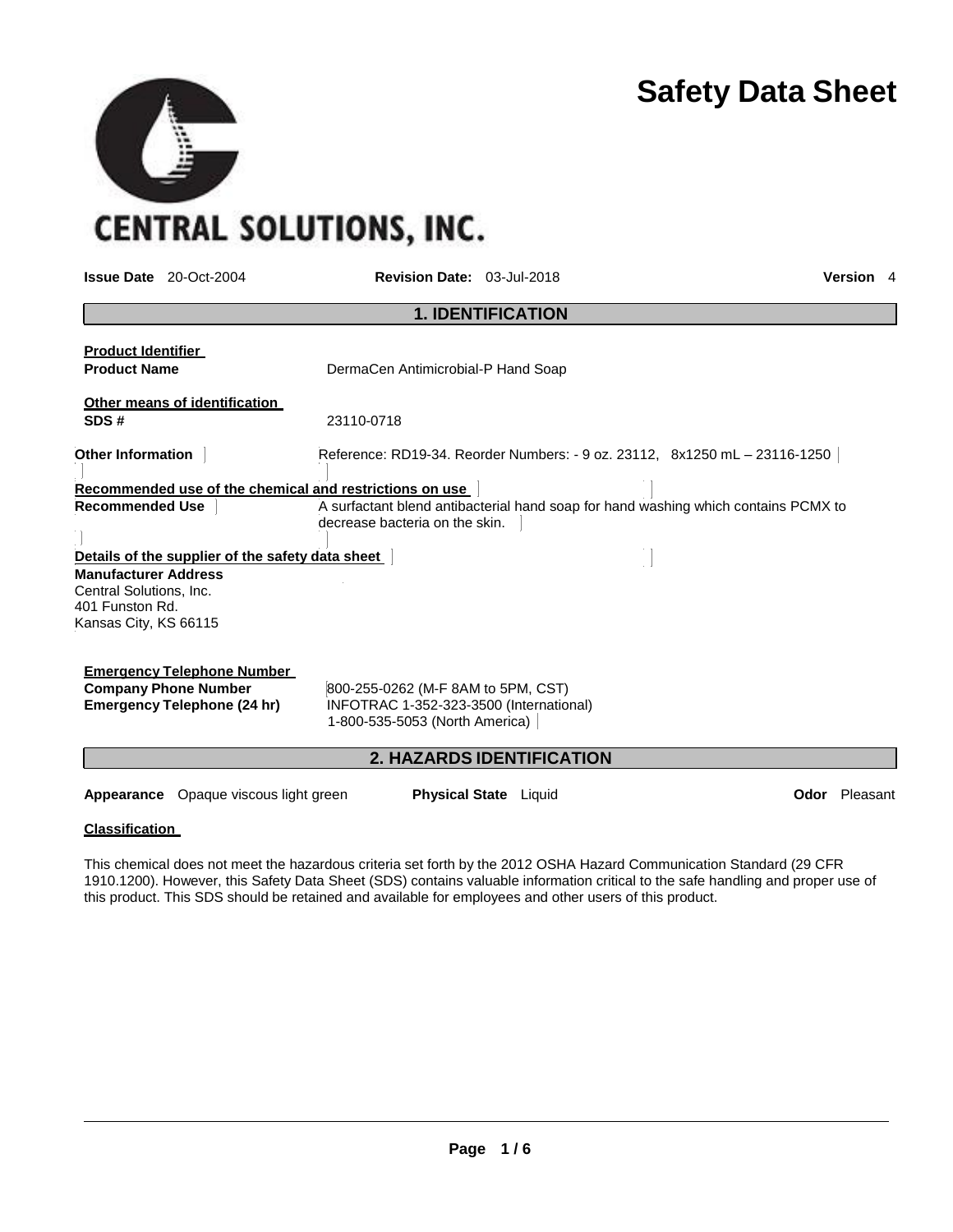## **3. COMPOSITION/INFORMATION ON INGREDIENTS**

The product contains no substances which at their given concentration, are considered to be hazardous to health.

Surfactant blend.

**4. FIRST-AID MEASURES**

| 4. FIRSI-AID MEASURES                              |                                                                                                                                                                            |  |  |
|----------------------------------------------------|----------------------------------------------------------------------------------------------------------------------------------------------------------------------------|--|--|
| <b>First Aid Measures</b><br><b>General Advice</b> | Provide this SDS to medical personnel for treatment. Always get medical attention when                                                                                     |  |  |
|                                                    | product is swallowed or when symptoms are significant or persist.                                                                                                          |  |  |
| <b>Eye Contact</b>                                 | Flush with water for 15 minutes. If irritation persists, call physician.                                                                                                   |  |  |
| <b>Skin Contact</b>                                | Is intended to be a skin cleanser. If irritation occurs, discontinue use.                                                                                                  |  |  |
| <b>Inhalation</b>                                  | Not an expected route of exposure.                                                                                                                                         |  |  |
| Ingestion                                          | If patient is conscious and alert, dilute by drinking large quantities of water. Allow vomiting<br>to occur if patient is conscious and alert, then get medical attention. |  |  |
| Most important symptoms and effects                |                                                                                                                                                                            |  |  |
| <b>Symptoms</b>                                    | If in eyes: Burning sensation, watering, or redness.<br>If swallowed: Possible gastrointestinal irritation or disturbance.                                                 |  |  |

**Indication of any immediate medical attention and special treatment needed**

**Notes to Physician** Treat symptomatically.

## **5. FIRE-FIGHTING MEASURES**

#### **Suitable Extinguishing Media**

Use extinguishing measures that are appropriate to local circumstances and the surrounding environment.

**Unsuitable Extinguishing Media** Not determined. **Specific Hazards Arising from the Chemical** This is a water based non-flammable product with no known fire or explosion hazards.

#### **Hazardous Combustion Products** Carbon oxides.

#### **Protective equipment and precautions for firefighters**

As in any fire, wear self-contained breathing apparatus pressure-demand, MSHA/NIOSH (approved or equivalent) and full protective gear.

## **6. ACCIDENTAL RELEASE MEASURES**

#### **Personal precautions, protective equipment and emergency procedures**

**Personal Precautions** Use personal protective equipment as required.

## **Methods and material for containment and cleaning up**

| <b>Methods for Containment</b> | Prevent further leakage or spillage if safe to do so.                                                                                                                                                                                                                     |
|--------------------------------|---------------------------------------------------------------------------------------------------------------------------------------------------------------------------------------------------------------------------------------------------------------------------|
| <b>Methods for Clean-Up</b>    | SMALL SPILLS: Small spills (< 1 gallon) may be washed down a drain or cleaned up and<br>disposed of into a sanitary sewer system.<br>LARGE SPILLS: Large spills (> 1 gallon) should be contained and collected (by absorption<br>or vacuuming) then disposed of properly. |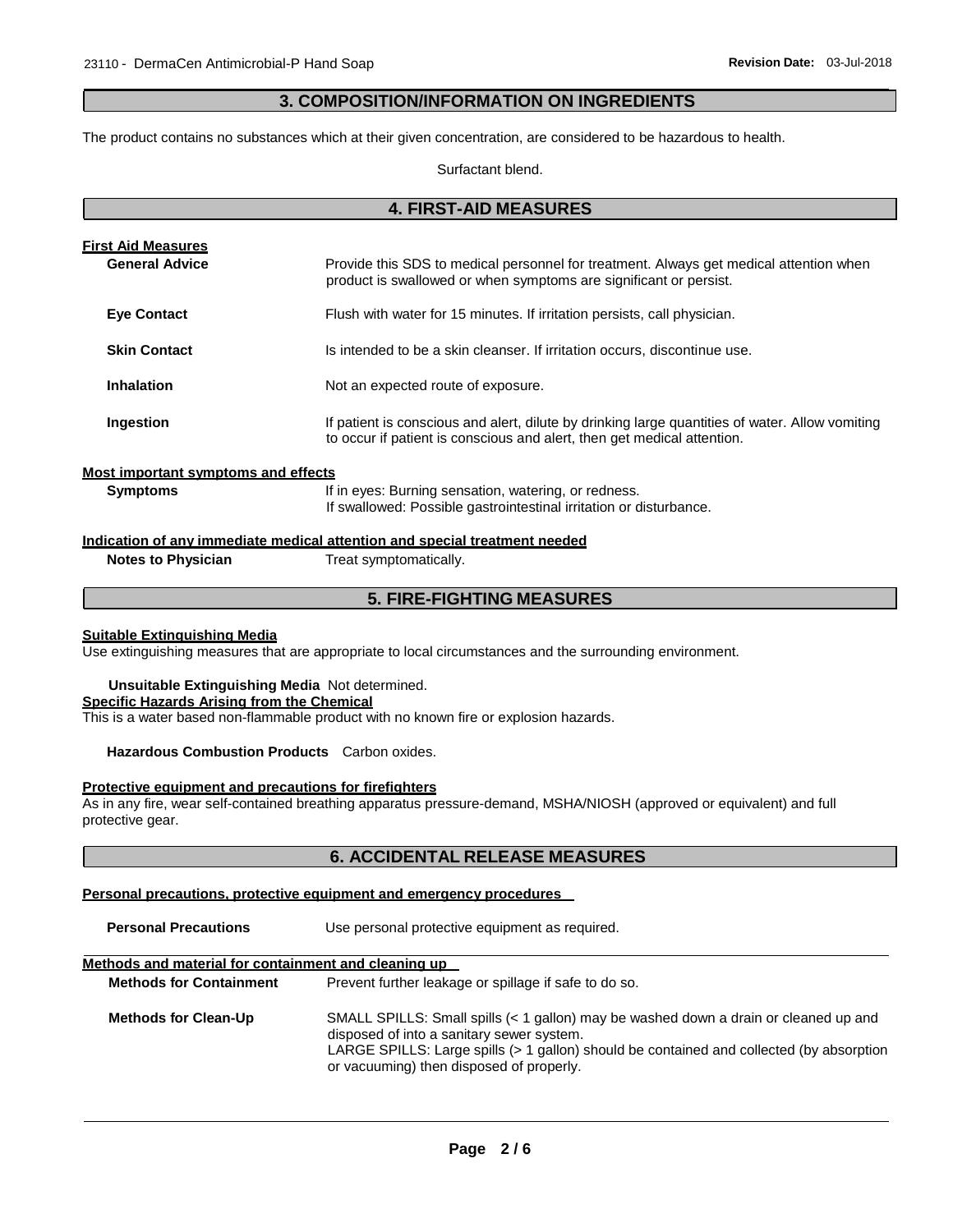## **7. HANDLING AND STORAGE**

| Precautions for safe handling                                         |                                                                                                                                                                                   |  |  |
|-----------------------------------------------------------------------|-----------------------------------------------------------------------------------------------------------------------------------------------------------------------------------|--|--|
| <b>Advice on Safe Handling</b>                                        | Handle in accordance with good industrial hygiene and safety practice. Do not contaminate<br>water, food, or feed. Do not reuse empty containers. Keep containers clean & closed. |  |  |
| Conditions for safe storage, including any incompatibilities          |                                                                                                                                                                                   |  |  |
| <b>Storage Conditions</b>                                             | Keep out of the reach of children.                                                                                                                                                |  |  |
| <b>Incompatible Materials</b>                                         | None known based on information supplied.                                                                                                                                         |  |  |
| 8. EXPOSURE CONTROLS/PERSONAL PROTECTION                              |                                                                                                                                                                                   |  |  |
| <b>Exposure Guidelines</b>                                            | The following information is given as general guidance                                                                                                                            |  |  |
| Appropriate engineering controls                                      |                                                                                                                                                                                   |  |  |
| <b>Engineering Controls</b>                                           | Mechanical Ventilations (General): Normally sufficient<br>Local Exhaust: Not Normally Needed.                                                                                     |  |  |
| Individual protection measures, such as personal protective equipment |                                                                                                                                                                                   |  |  |
| <b>Eye/Face Protection</b>                                            | Not normally required under normal use conditions. Avoid eye contact when using.                                                                                                  |  |  |
| <b>Skin and Body Protection</b>                                       | NOT NEEDED, this product is a skin cleaner.                                                                                                                                       |  |  |
| <b>Respiratory Protection</b>                                         | Not needed. General ventilation is normally adequate.                                                                                                                             |  |  |
|                                                                       | General Hygiene Considerations Do not get into eyes. Protect food & drink from contamination by product.                                                                          |  |  |

## **9. PHYSICAL AND CHEMICAL PROPERTIES**

## **Information on basic physical and chemical properties**

**Physical State** Liquid

**Property Values pH** 5.5 – 7.5 **Melting Point/Freezing Point** Not established<br> **Boiling Point/Boiling Range** 100 °C / 212 °F **Boiling Point/Boiling Range Flash Point Evaporation Rate Rate** Not established<br> **Flammability (Solid, Gas)** Not determined **Flammability (Solid, Gas) Upper Flammability Limits Lower Flammability Limit**

**Appearance C** Opaque viscous liquid **Color Color Pleasant Color Color Color Color Color Color Color Color Color Color Color Color Color Color Color Color Color Color Color Color** Light green **Color Threshold** Not determined

> **Not determined<br>Not established** Not available Not available

**Rem ark s • Method**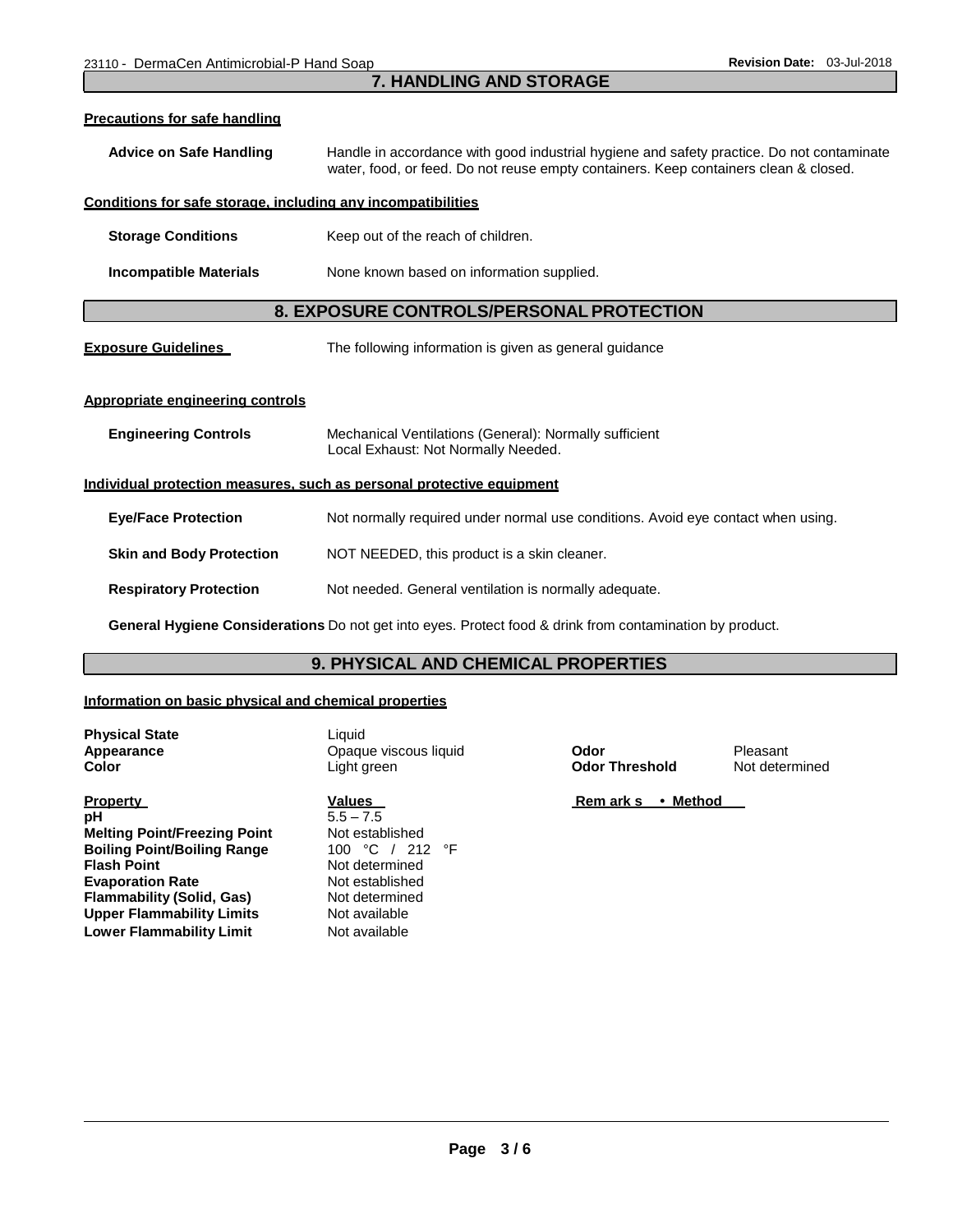| <b>Property</b>                         | Values                  |  |
|-----------------------------------------|-------------------------|--|
| <b>Vapor Pressure</b>                   | Not established         |  |
| <b>Vapor Density</b>                    | Not established         |  |
| <b>Specific Gravity</b><br>1.00 to 1.03 |                         |  |
| <b>Water Solubility</b>                 | Completely soluble      |  |
| Solubility in other solvents            | Not determined          |  |
| <b>Partition Coefficient</b>            | Not determined          |  |
| <b>Auto-ignition Temperature</b>        | Not determined          |  |
| <b>Decomposition Temperature</b>        | Not determined          |  |
| <b>Kinematic Viscosity</b>              | Not determined          |  |
| <b>Dynamic Viscosity</b>                | <b>3000 to 5000 cps</b> |  |
| <b>Explosive Properties</b>             | Not determined          |  |
| <b>Oxidizing Properties</b>             | Not determined          |  |
| <b>Density</b>                          | 8.46-8.59 lbs/gal       |  |
|                                         |                         |  |

# **10. STABILITY AND REACTIVITY**

## **Reactivity**

Not reactive under normal conditions.

## **Chemical Stability**

Stable under recommended storage conditions.

## **Possibility of Hazardous Reactions**

None under normal processing.

**Hazardous Polymerization** Hazardous polymerization does not occur.

# **Conditions to Avoid**

Keep out of reach of children.

#### **Incompatible Materials**

None known based on information supplied.

#### **Hazardous Decomposition Products**

Carbon dioxide (CO2), Sulfur dioxide.

## **11. TOXICOLOGICAL INFORMATION**

## **Information on likely routes of exposure**

| <b>Product Information</b><br><b>Eye Contact</b>                                           | May cause mild eye irritation.                                                                            |  |
|--------------------------------------------------------------------------------------------|-----------------------------------------------------------------------------------------------------------|--|
| <b>Skin Contact</b>                                                                        | None, this product is a skin cleaner.                                                                     |  |
| <b>Inhalation</b>                                                                          | Under normal conditions of intended use, this material is not expected to be an inhalation<br>hazard.     |  |
| Ingestion                                                                                  | Possible gastrointestinal irritation or disturbance.                                                      |  |
| <b>Component Information</b>                                                               |                                                                                                           |  |
| Information on physical, chemical and toxicological effects                                |                                                                                                           |  |
| <b>Symptoms</b>                                                                            | Please see section 4 of this SDS for symptoms.                                                            |  |
| Delayed and immediate effects as well as chronic effects from short and long-term exposure |                                                                                                           |  |
| Carcinogenicity                                                                            | This product does not contain any carcinogens or potential carcinogens as listed by OSHA,<br>IARC or NTP. |  |
| Marco e ale el secere es en el territolist                                                 |                                                                                                           |  |

| <b>Numerical measures of toxicity</b> |  |
|---------------------------------------|--|
| Not determined                        |  |

**Page 4 / 6**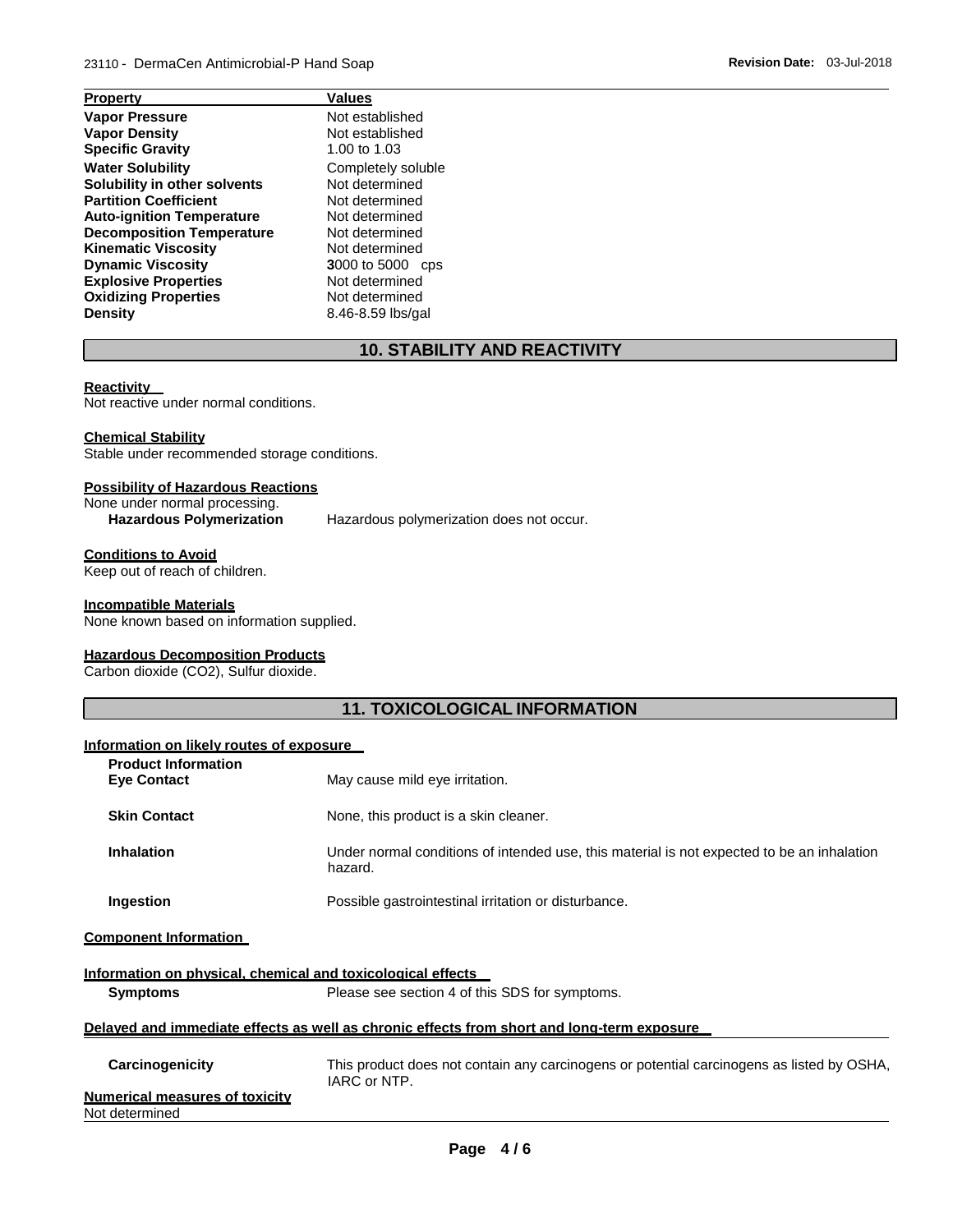## **12. ECOLOGICAL INFORMATION**

## **Ecotoxicity**

The product is not expected to be hazardous to the environment.

## **Persistence/Degradability**

Not determined

## **Bioaccumulation**

Not determined

#### **Mobility** Not determined

**Other Adverse Effects**

Not determined

# **13. DISPOSAL CONSIDERATIONS**

#### **Waste Treatment Methods**

| <b>Disposal of Wastes</b>     | Disposal should be in accordance with applicable regional, national and local laws and<br>regulations. |
|-------------------------------|--------------------------------------------------------------------------------------------------------|
| <b>Contaminated Packaging</b> | Disposal should be in accordance with applicable regional, national and local laws and<br>regulations. |

# **14. TRANSPORT INFORMATION**

| <b>Note</b> | Please see current shipping paper for most up to date shipping information, including<br>exemptions and special circumstances. |
|-------------|--------------------------------------------------------------------------------------------------------------------------------|
| <u>DOT</u>  | Not regulated                                                                                                                  |
| <u>IATA</u> | Not regulated                                                                                                                  |
| <b>IMDG</b> | Not regulated                                                                                                                  |